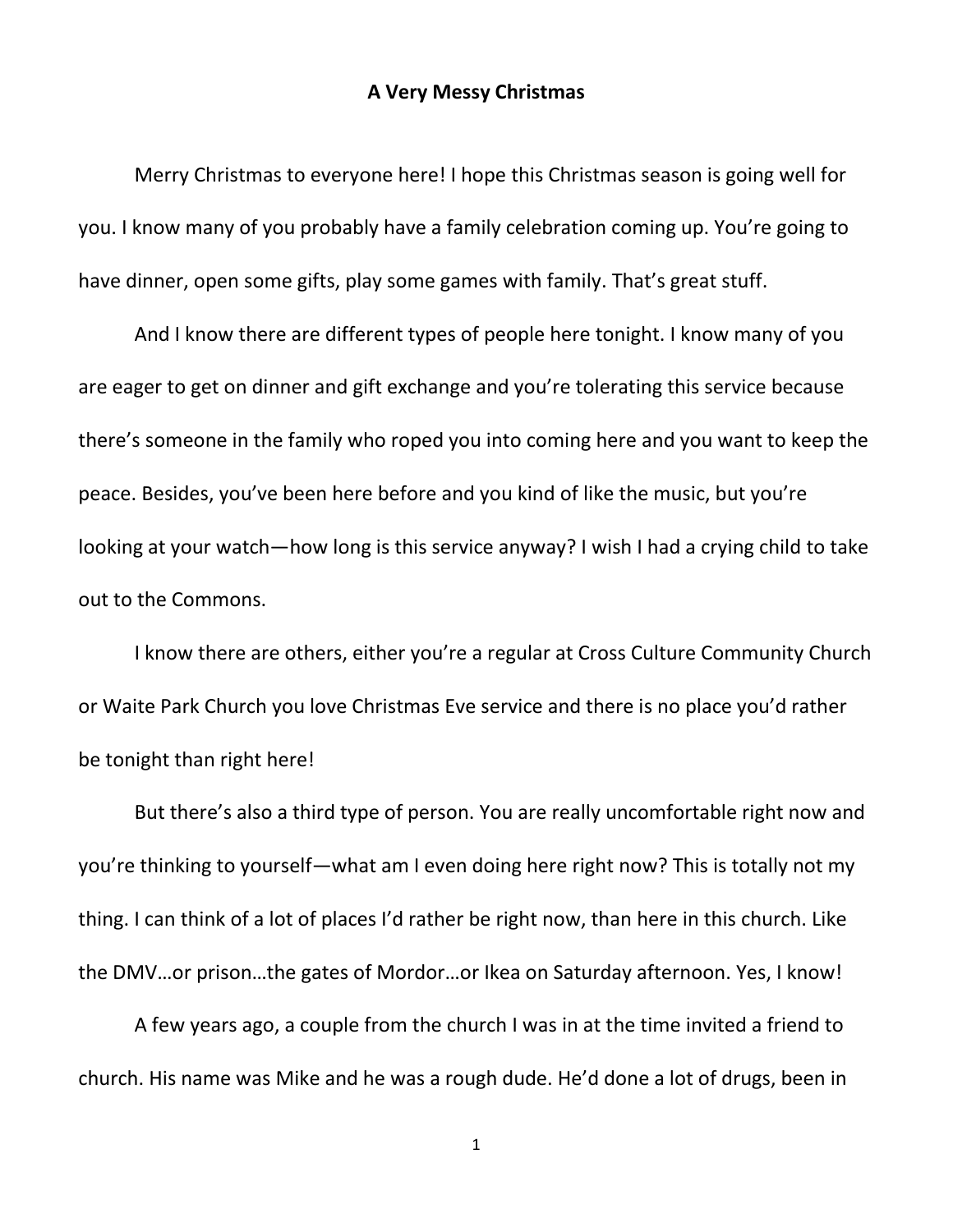jail, the whole story. When they came, I was standing by the door and I noticed that before he came in the door of the church, he paused for a minute and took a deep breath. I didn't say anything to him but later I asked his friends, why he did that. They said he was genuinely afraid he'd be struck dead when he stepped through the door.

A few years later another guy started coming to church. He was single and lonely and was in recovery for sex addiction. He was doing really well and was an important part of the community. But after he'd come for a couple of years, he disappeared. He didn't answer his phone—he'd just dropped off the map.

A few months later, I was walking out of our local grocery store, when I met him coming into the store. When I saw him, I gave him a hug and asked him how he was doing. We chatted a while and I said, "Phil, we've really missed you the last few months." He said, "To be honest, I've missed the church, too."

I said, "Hey, why don't come back. You know you're always welcome."

And I'll never forget what he said to me. He said, "Yes. I do plan on coming back sometime. There are just some things I need to get straightened out first." I haven't seen him since.

I have to be honest, those responses are heart-breaking to me. Now, I don't blame Mike and Phil for that. It's not their fault. They had simply absorbed the idea that God would only accept them if they had their lives cleaned up. Somehow, they got the message that the church is the place for people who have their stuff together. And I want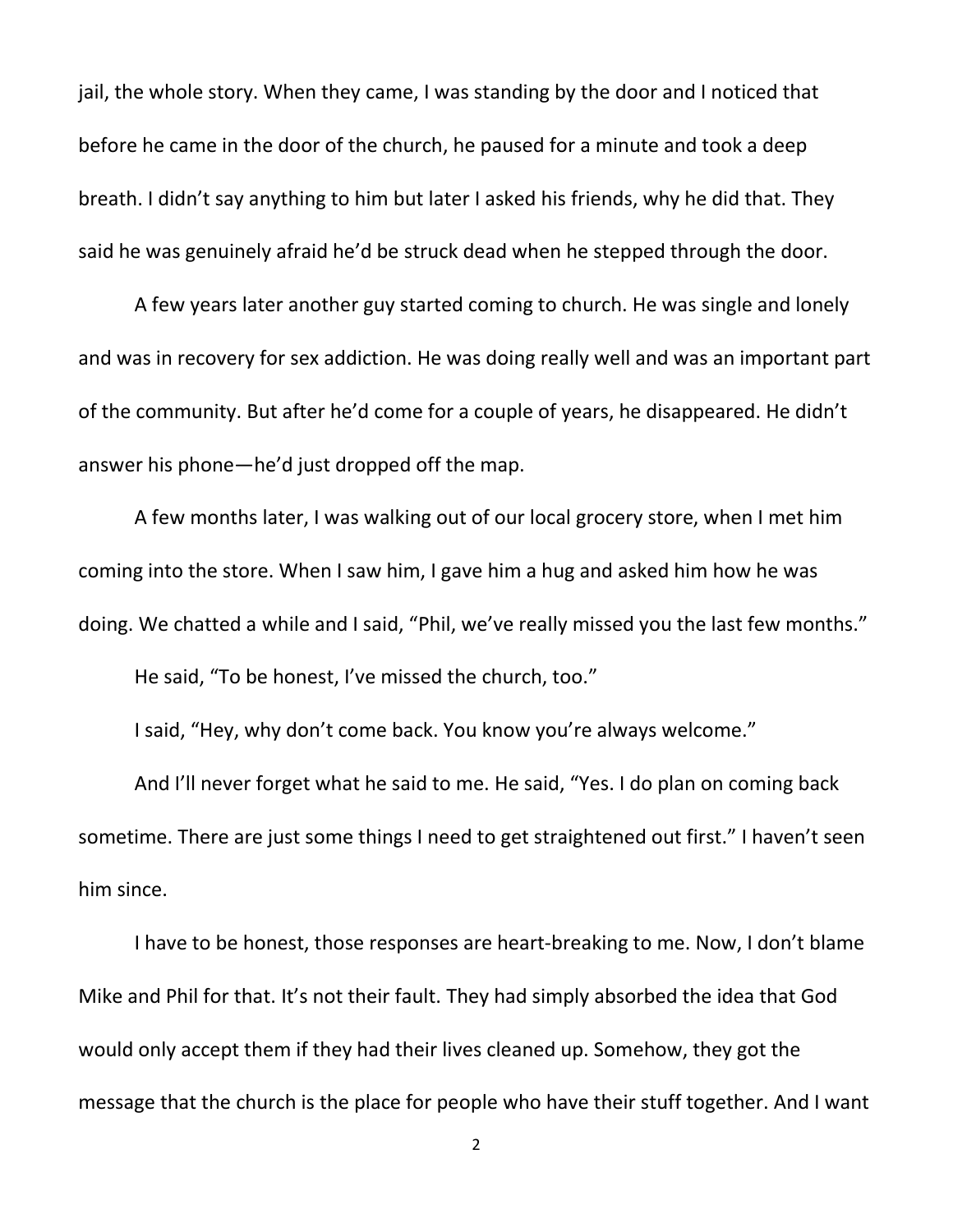to say tonight that, if that's the message you've gotten from the church, I'm so, so, sorry. If you have somehow thought, "I don't belong here because I'm not holy enough, not sober enough, not judgmental enough, not rich enough, not put together enough, have too many questions and too many doubts," I just want to say to you, "I'm sorry and I'm glad you're here."

So, how do people get that message? Well, I wonder if some of it comes from Christians who try to clean up Scripture in our heads. We somehow think that Jesus walked around with a gold halo, keeping his distance from messy people. But to read the Bible that way misses the point.

For instance, let's look at the last passage we read tonight—from Luke 2. It's the part about the angels appearing to the shepherds, who then go see Jesus. My guess is that when we think about this story, we envision a kids Christmas program. The shepherds are ten-year-olds with towels tied on their heads. Mary is wearing a sheet and she's holding a doll—because "the little Lord Jesus, no crying he makes." In fact, *everyone* is silent except the narrator and all the actors move to their spots on cue. But let's take another look and see what's really happening. And I think what you'll find is that, whoever you are, the story is a bit more relevant than you've been led to believe. I hope this isn't too shocking.

Let's start in verse 6. Mary and Joseph made it to Bethlehem and found a place to stay. It was either a barn or a cave…and there were probably animals around. Here's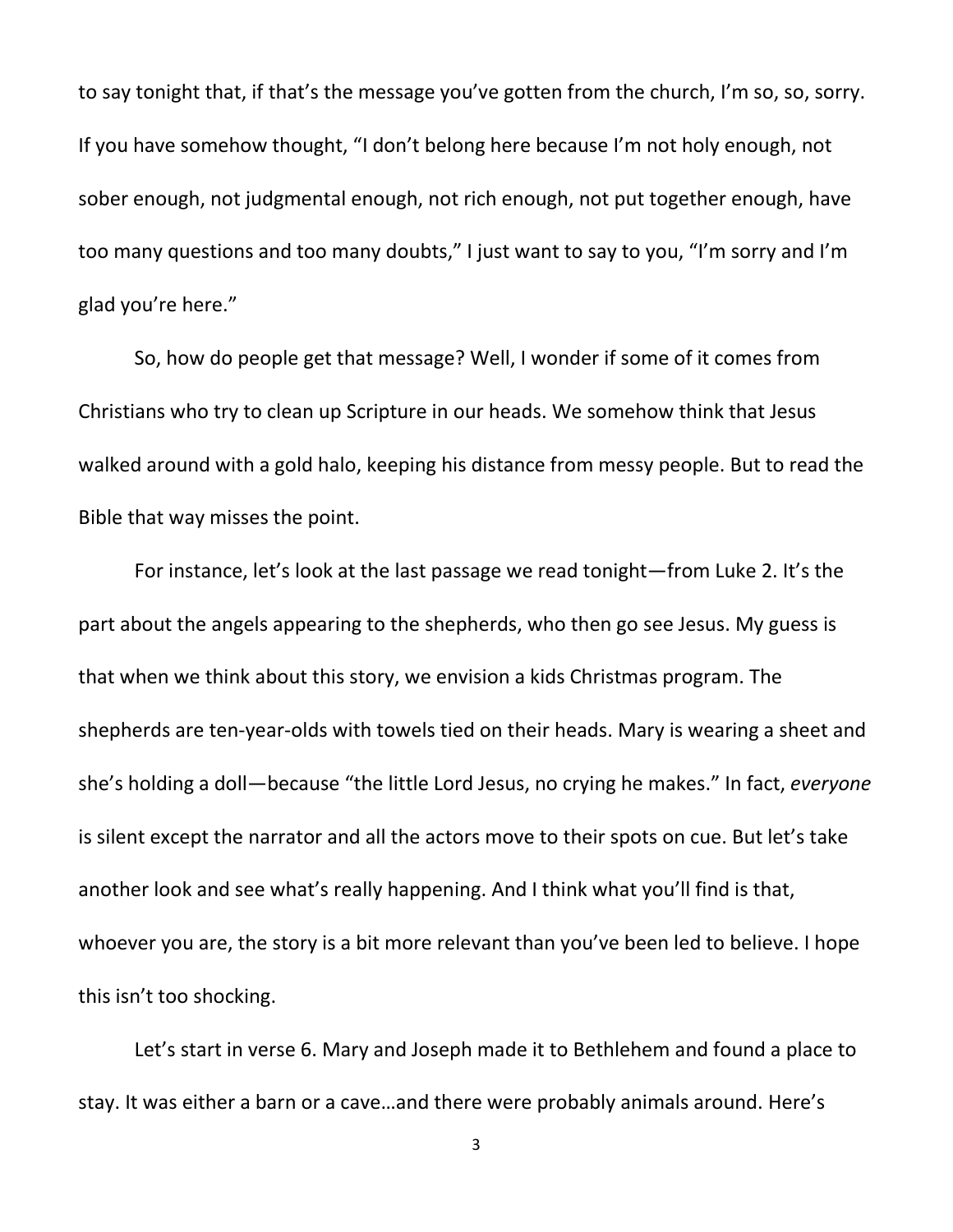what is says, **"While they were there, the time came for the baby to be born, and she gave birth…"** OK, let's stop there for just a minute. Already, this should dispel any notion that things are neat and tidy.

Anyone ever been there at the birth of a child? Let me just say, childbirth is not how they show it on TV, is it? It's very bloody. It's messy. It's intense. There's a cord...and a placenta. I know that we'd rather think of the birth of God incarnate as a miracle where he just appeared in a professionally staged manger, neat and clean and quiet, with a perfectly shaped head and a golden fleece diaper. But that's not what happened.

In fact, Jesus was born into a situation that was worse than any of us. The room wasn't even sanitary. There wasn't hospital staff there to tidy things up and mop. This was a barn or a cave—straw everywhere and now it was straw with blood. How do you clean that up? OK, sorry, this is getting a little graphic—but that's the point. Think about it…in the Biblical story, that's how God entered the world. God was present there.

Ready to move on? Verse 8, **"And there were shepherds living out in the fields nearby, keeping watch over their flocks at night."** OK, let's talk about the shepherds.

Now, shepherds weren't ten-year-olds with towels tied around their heads. In fact, to the Romans, shepherds were the equivalent of modern-day carnival workers. They were generally people who were tying to get away from society. They probably had a sordid past and were basically dirty and smelly since they spent all their time with animals.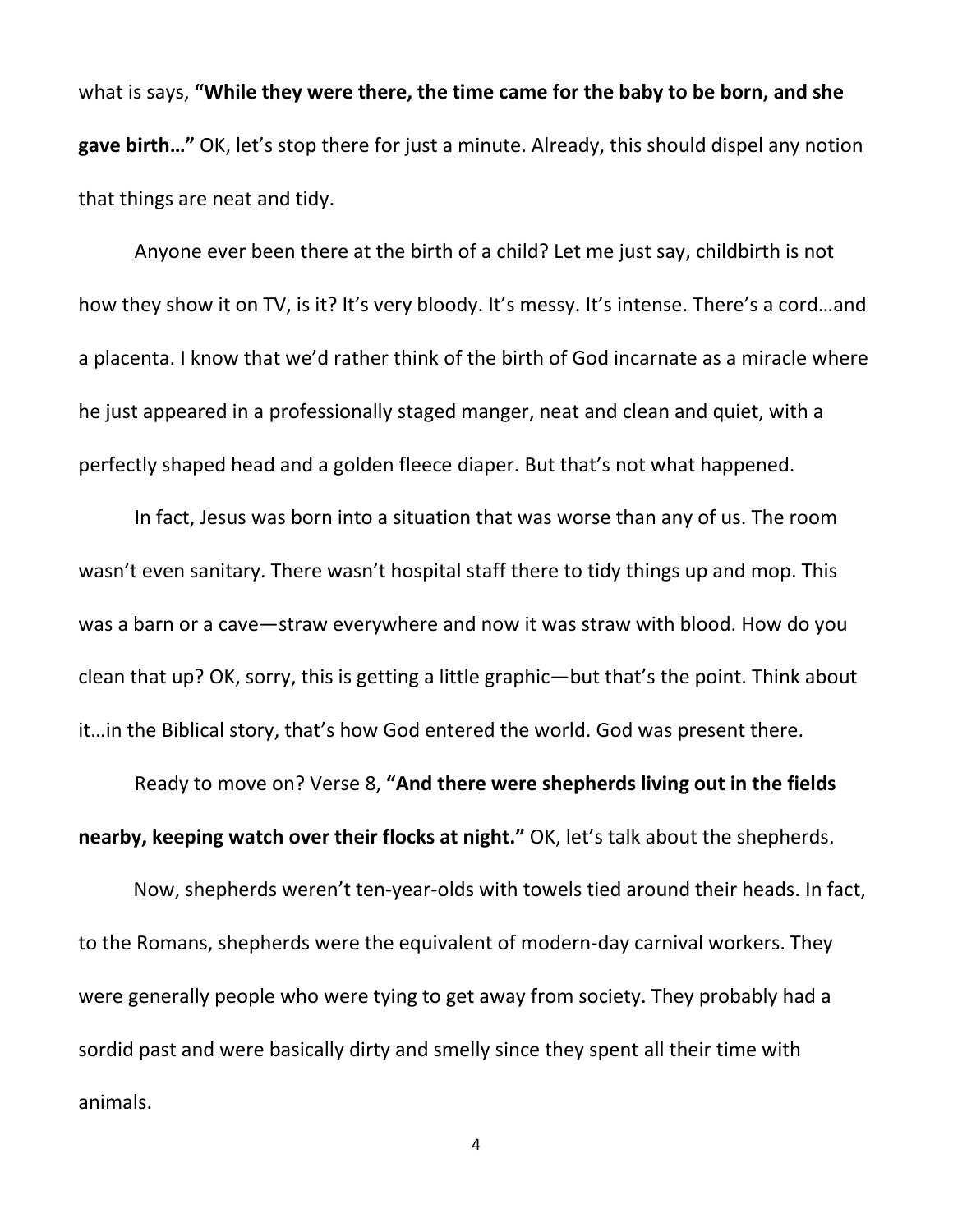This is what Aristotle said about shepherds, *"…laziest are shepherds, who lead an idle life, and get their subsistence without trouble from tame animals; their flocks, having to wander from place to place in search of pasture, they are compelled to follow them, cultivating a living farm…"* At best, shepherds were regular Joes, at worst, they were peasants at the lowest rung of society.

So, think about this for a minute. People typically don't send birth announcements randomly. They send them to the people they want to know about the birth. We send birth announcements to people we love.

I can think of any number of people God could have sent angels to announce the birth of Jesus—the Emperor, King Herod, maybe the high priest. But he didn't. In fact, he hid the birth from Herod. Instead, of all the people in the world, God sent a choir of angels to a bunch of shepherds while they were at work.

Now, if shepherds were the carnival workers of the ancient world, when an angel appeared, I doubt they broke into hymns. It's more likely that you would have to bleep out their initial response. They see a flash of light and startled, they probably said something like, "What the bleep is that?" That's never been a part of any Christmas program I've seen. When the rest of the choir of angels jumped in, I'm sure it was spectacular, but it's unrealistic to think these guys would have responded the way we typically imagine them responding.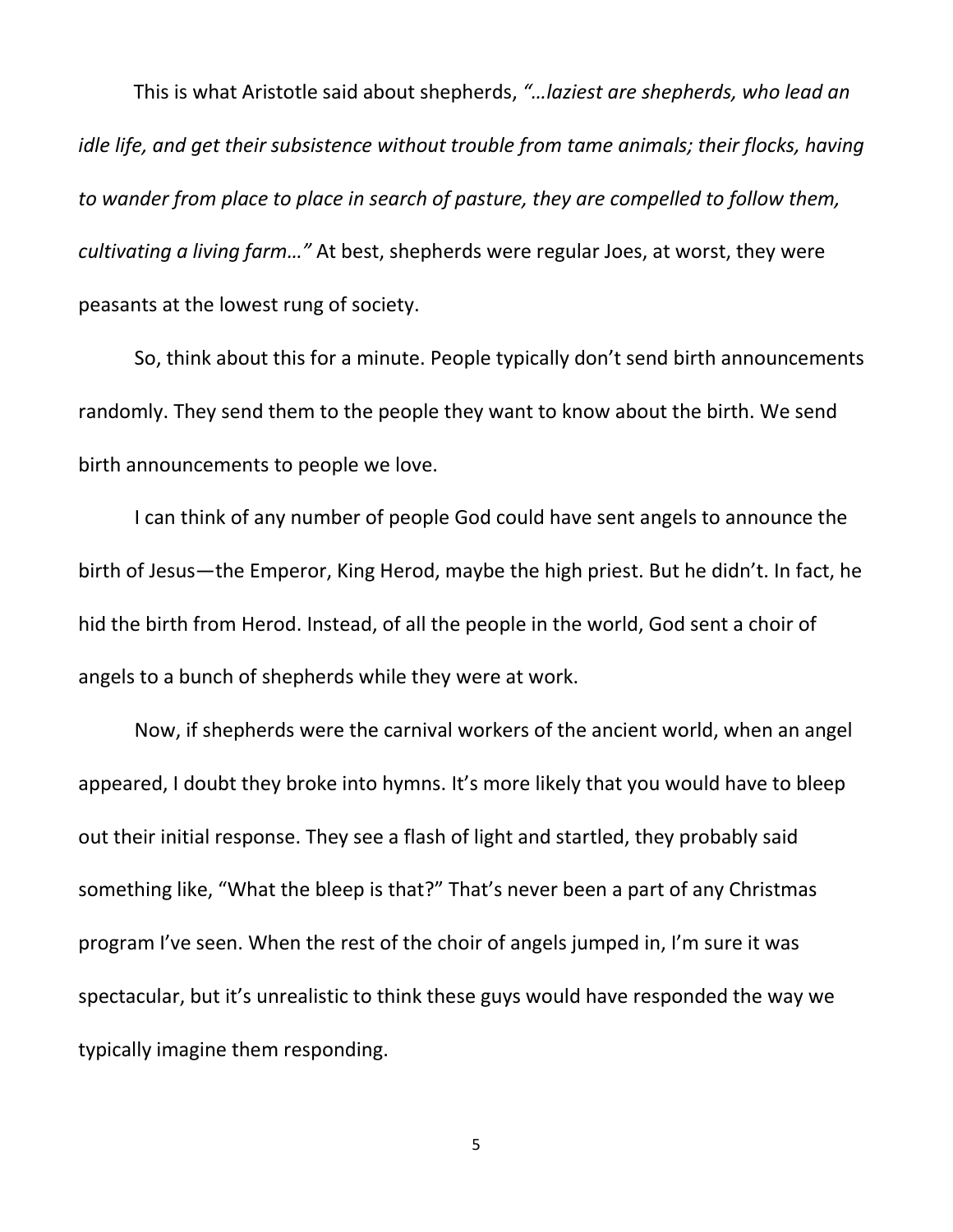It says then that the angels left. I don't really know how that happened. Were they singing and glowing one minute and all the sudden they were gone? Or did they hang out for a while and chat with the Shepherds after the concert. "Hey Angel Jim, it was great to meet you. We'll get tickets for the show next time you're in town."

In any case, when they left, I doubt the shepherds knew what to do. Again, I can imagine them standing there amazed that they had just seen an angel choir. And I suspect when you see something like that, it's really hard to go back to tending sheep. So, one of them says, "Soooo…you want to go see?"

"Really? Why?"

"Well, the angel did tell us where this baby would be. Seems like he wanted us to go."

"Yeah, but we're shepherds! What about the sheep?"

"Oh, they'll be here when we get back."

"OK, what the heck. Let's do it."

Now again, we've been influenced by Christmas programs so we don't think this is weird, but what if you just had a baby and a bunch of construction workers showed up in the recovery room? "Hey, we were just working in the new wing of the hospital and we heard you just had a baby! Congratulations!" It might be a little awkward. So, don't you think it might have been just a tiny bit awkward for some shepherds to show up? But that's what they did.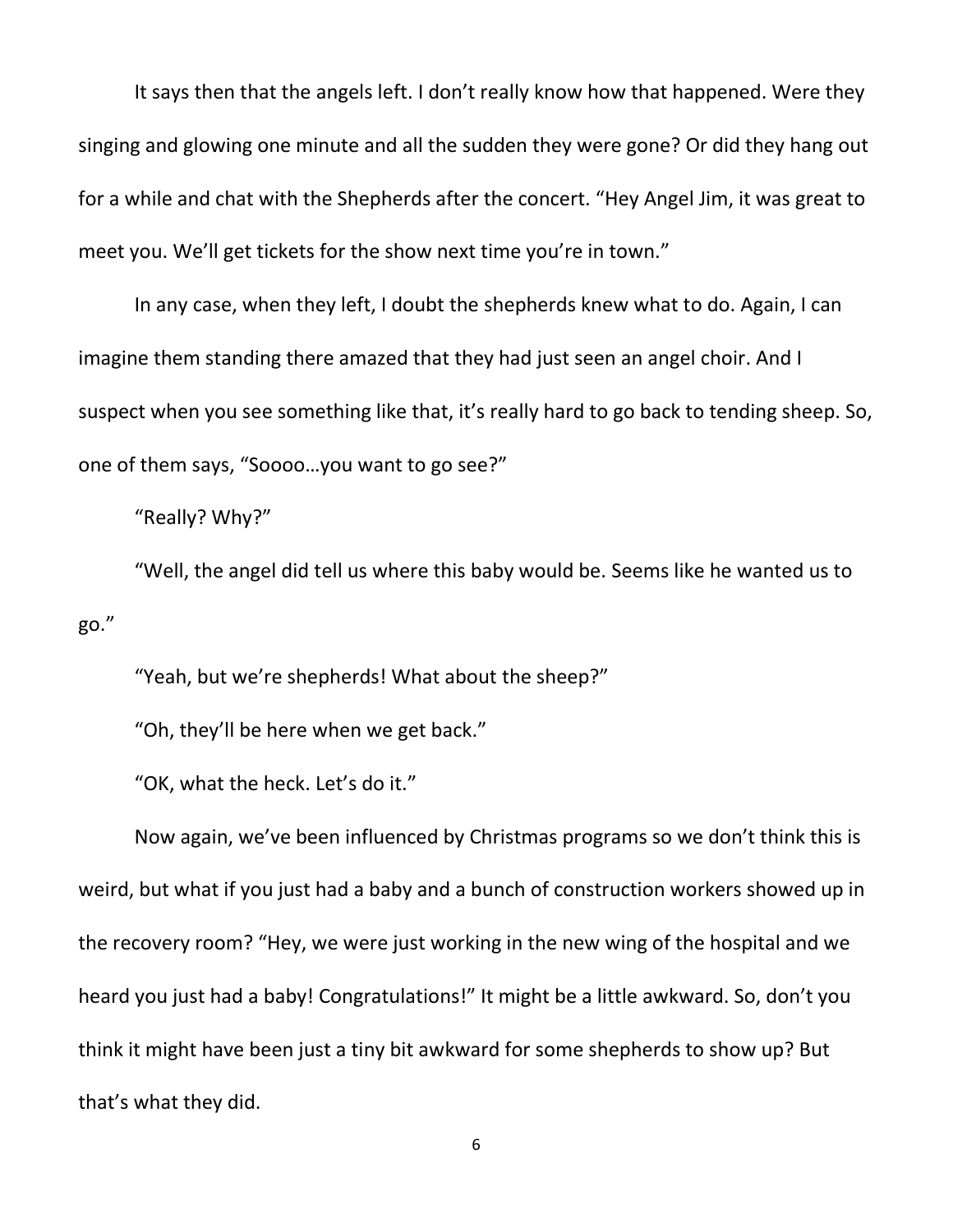In Christmas programs, all the actors are silent, but have you ever wondered about what the conversation was like? There's a knock on the door (if there was a door) and Mary looks at Joseph.

"Who is it?"

"It's a bunch of shepherds?"

"Umm, I just had a baby, could you come back another time?"

"Well, you see, there was a choir of angels that told us about the baby. They said we could find him here."

Mary thinks to herself, "I'm gonna kill that Gabriel!" Then she say, "Angels, huh? And what were their names?"

"Uh, they didn't say."

"Are you sure they were angels?"

"Pretty sure. Anyway, they said something about a Savior being born, but that he was lying in a feeding trough…Is your baby in a trough?"

And that sealed it. They went in and saw the baby. Mary and Joseph and the shepherds swapped angel stories and in that moment, they were reminded of how a bunch of ordinary, imperfect people got to be part of something that changed the world forever. It was messy. It was awkward. People didn't automatically know how to respond or even how to process. And that was OK.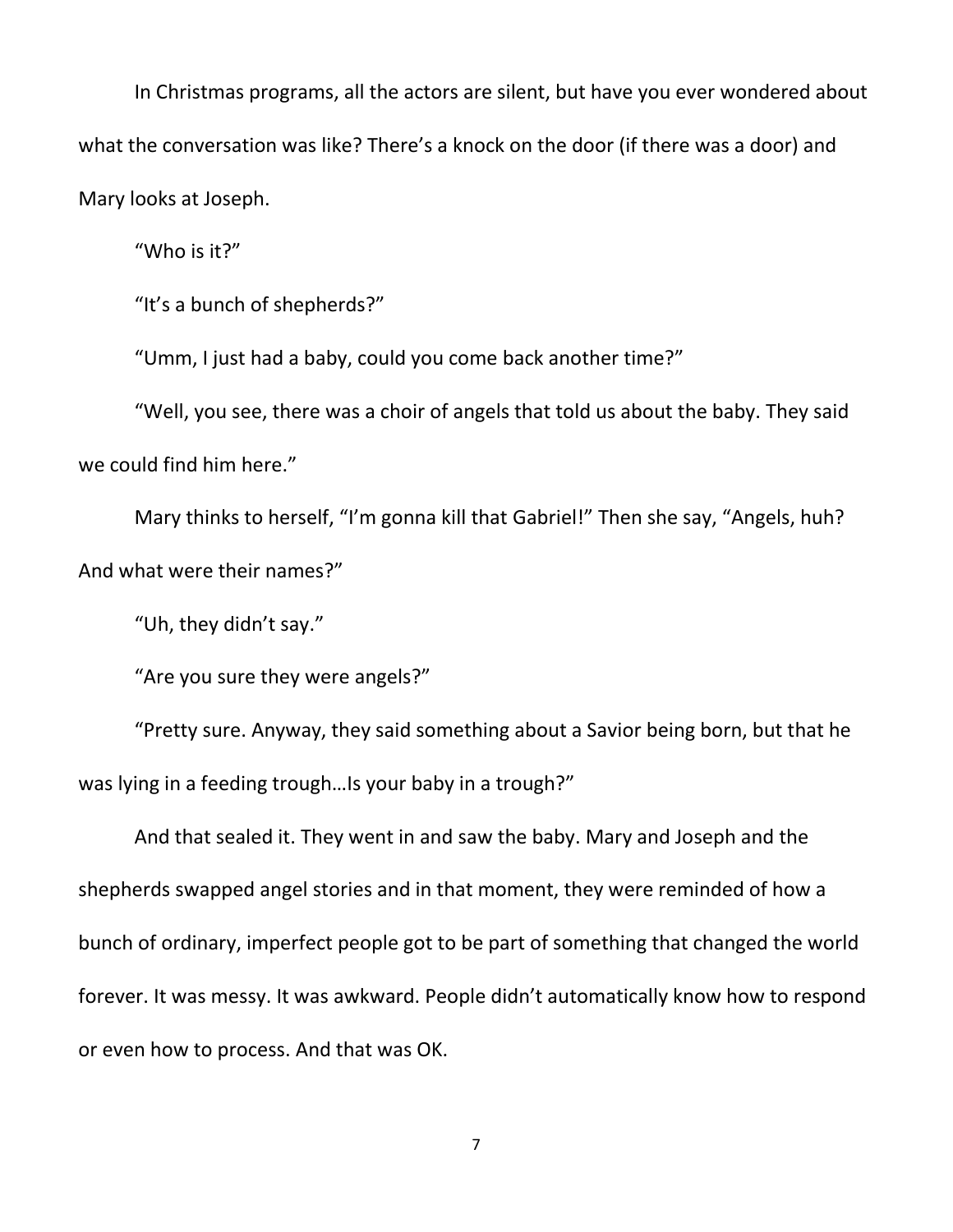Well, I hope you get the point. I don't think it's helpful to clean up the Biblical stories because when we do, we start to think that the people in the stories are different than you and me. We think they're wiser, more disciplined and to be honest, it makes people think the story of God working with people is only for the extraordinary people, not the regular, every day, messy people like you and me. It makes the Mikes and Phils of the world feel like if they don't have their lives together, God will reject them or that they need to have their life sorted out before they can be a part of the Church.

But when we read the Christmas story (and actually, Jesus' whole life and ministry) with our eyes open, we'll see that Jesus didn't come for the people who have their life together, he came specifically for the people who believe God doesn't care about them and could never love them. Christmas is the story of God entering into our messy, awkward and confused world and showing us that no matter where we are in life God is willing to meet us there.

*You see, the good news of Jesus isn't that God reluctantly accepts sinners or that he only loves people who do the right thing. But the central point of Christmas is that even when we couldn't get things right, God willingly entered our mess.* 

So, what does that mean for you? If you're here tonight and are mildly interested, but don't really get into church or think much about Jesus, I want to challenge you take another look at Jesus. Maybe he's not as irrelevant as you've been led to believe.